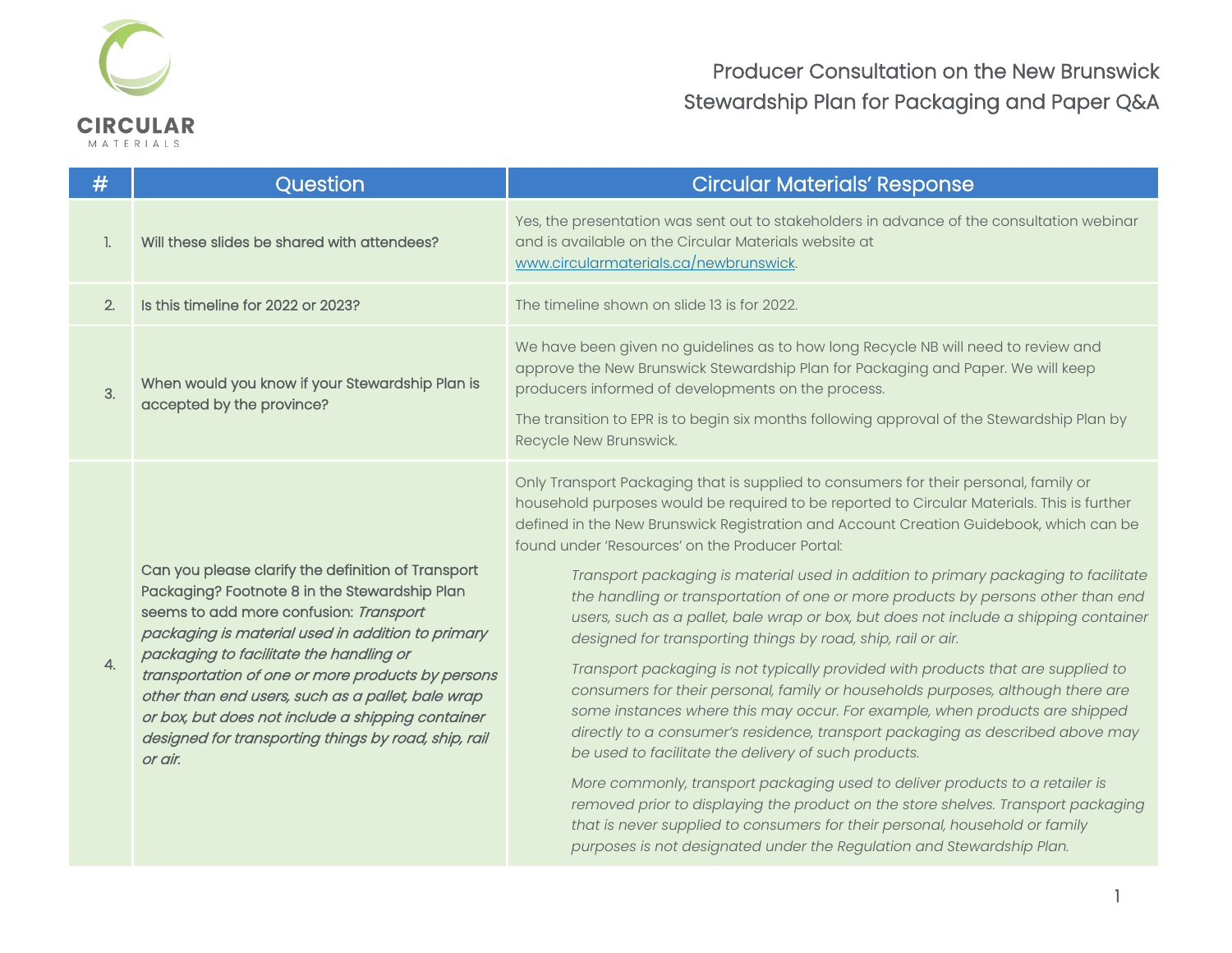

| #   | Question                                                                                                                                                                                                                                                        | <b>Circular Materials' Response</b>                                                                                                                                                                                                                                                                                                                                                                                                       |
|-----|-----------------------------------------------------------------------------------------------------------------------------------------------------------------------------------------------------------------------------------------------------------------|-------------------------------------------------------------------------------------------------------------------------------------------------------------------------------------------------------------------------------------------------------------------------------------------------------------------------------------------------------------------------------------------------------------------------------------------|
|     |                                                                                                                                                                                                                                                                 | The definition of Transport Packaging used in the NB Stewardship Plan aligns with Ontario's<br>reporting categories.                                                                                                                                                                                                                                                                                                                      |
| 5.  | To clarify, pallets and stretch wrap or possibly<br>corrugate boxes that are shipped to the customer,<br>but not the consumer are exempt?                                                                                                                       | Transport Packaging that is managed by a retailer and is not supplied to a residential<br>consumer would be considered institutional, commercial and industrial (IC&I) material and<br>would not be a designated material under the New Brunswick Regulation or Stewardship<br>Plan.                                                                                                                                                      |
| 6.  | I think the clarification around the transport<br>packaging will be critical. Most companies, even for<br>e-commerce, are not shipping materials that have<br>bale or pallet wrap. If it's included in the definition,<br>then it seems to imply back of store. | Thank you for your feedback. We will consider this as we finalize the Stewardship Plan.                                                                                                                                                                                                                                                                                                                                                   |
| 7.  | Are the exemptions clauses an "or"? or must all<br>clauses be met to be exempt?                                                                                                                                                                                 | The producer exemption clauses are "or", meaning you are an exempt producer if you meet<br>any of the below thresholds:<br>Generate less than two million dollars in gross annual revenue in New Brunswick; or<br>$\bullet$<br>Manufacture, distribute, sell or offer for sale less than one tonne of packaging and<br>paper annually in New Brunswick; or<br>Are a charitable organization registered under the Income Tax Act (Canada). |
| 8.  | Are there any other PROs submitting plans in NB?                                                                                                                                                                                                                | To our knowledge there are no other Producer Responsibility Organizations (PROs)<br>submitting a New Brunswick Stewardship Plan for Packaging and Paper.                                                                                                                                                                                                                                                                                  |
| 9.  | Do you have any insight into how long you would<br>be given to amend your plan if the province<br>requires changes?                                                                                                                                             | Recycle NB will determine how long we will have to make amendments to the Stewardship<br>Plan should we need to do so. We are working with Recycle NB to ensure the Stewardship<br>Plan meets the requirements of the Regulation.                                                                                                                                                                                                         |
| 10. | Are there guidelines on estimating quantities of<br>packaging supplied to NB in 2021 if packaging<br>weights are unknown?                                                                                                                                       | These guidelines will be detailed in the New Brunswick Reporting Guidebook that will be<br>available prior to September 1, 2022, when the Producer Portal opens for reporting.                                                                                                                                                                                                                                                            |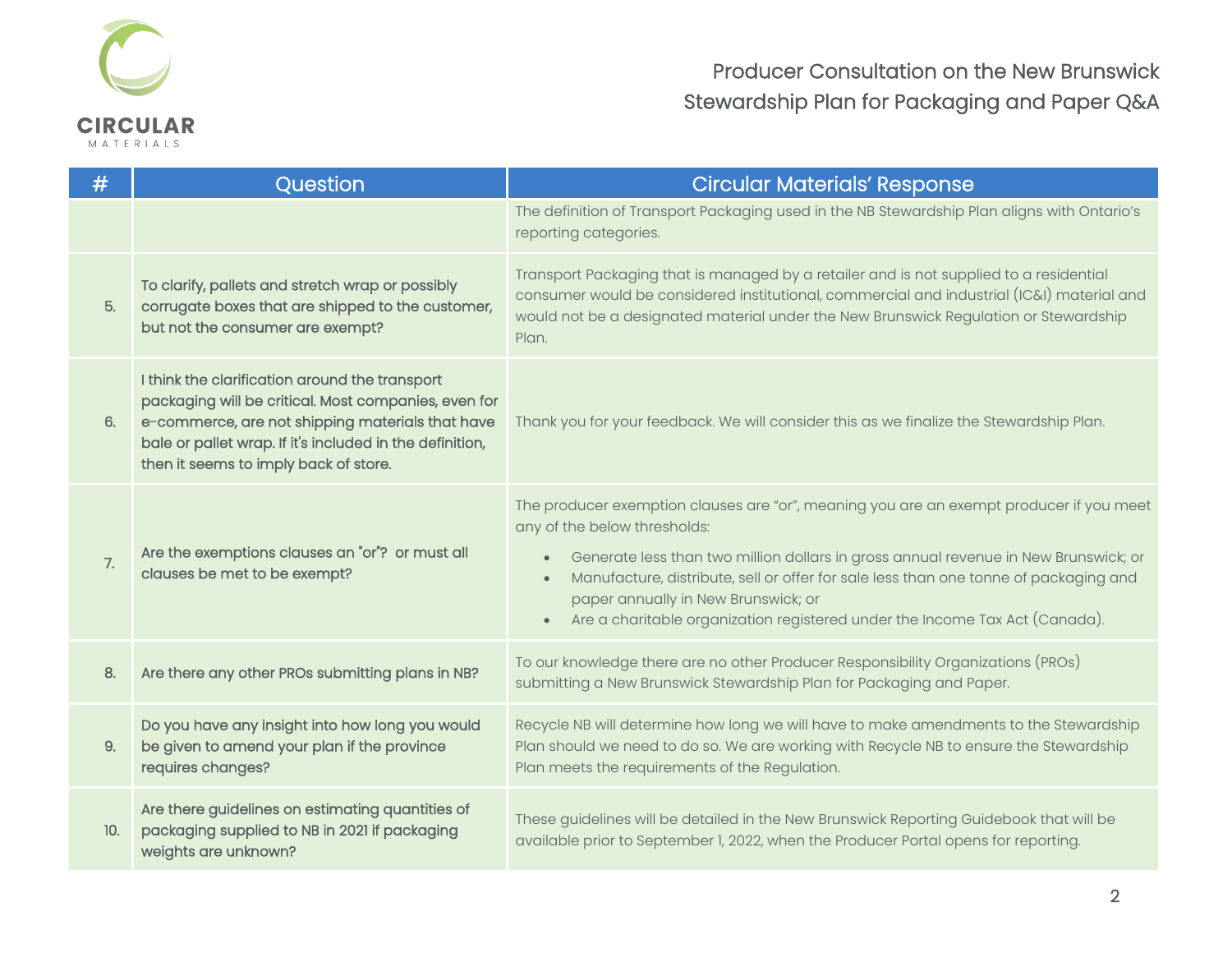

| #       | Question                                                                                                                         | <b>Circular Materials' Response</b>                                                                                                                                                                                                                                                                                                                                                                                                                                                                     |
|---------|----------------------------------------------------------------------------------------------------------------------------------|---------------------------------------------------------------------------------------------------------------------------------------------------------------------------------------------------------------------------------------------------------------------------------------------------------------------------------------------------------------------------------------------------------------------------------------------------------------------------------------------------------|
| $\Pi$ . | Your plan seems very high level. How much detail<br>does the province expect?                                                    | While we can't comment on Recycle NB's expectations, we are following the guidelines that<br>have been set out for developing a New Brunswick Stewardship Plan for Packaging and<br>Paper.                                                                                                                                                                                                                                                                                                              |
| 12.     | Has the reporting format been finalized? Is there a<br>template available for producers to prepare the<br>data ahead of time?    | The reporting format for New Brunswick has not yet been finalized, but we will be providing<br>producers with access to the Producer Portal in advance of it opening for reporting on<br>September 1, 2022. The reporting format will be very similar to reporting for Ontario.                                                                                                                                                                                                                         |
| 13.     | How will CMA work with EEQ for post-collection<br>services?                                                                      | We are working with EEQ in evaluating opportunities for shared downstream processing<br>infrastructure to create efficiencies.                                                                                                                                                                                                                                                                                                                                                                          |
| 14.     | Will existing methodologies used across the<br>country (ex. industry calculators) be allowed for<br>estimating material weights? | Guidelines around methodologies will be detailed in the New Brunswick Reporting<br>Guidebook that will be available prior to September 1, 2022, when the Producer Portal opens<br>for reporting.                                                                                                                                                                                                                                                                                                        |
| 15.     | Can you confirm when producers will pay fees for<br>the program, is it 2023 or 2024?                                             | If Recycle NB approves the Stewardship Plan before July 1, 2023, Circular Materials will begin<br>transition in 2023 (six months following plan approval) and producers will pay fees in 2023<br>based on their 2022 supply of packaging and paper to New Brunswick consumers.<br>If the Stewardship Plan is approved after July 1, 2023, Circular Materials will begin transition<br>in 2024 and we will update producers with the timing of fees.                                                     |
| 16.     | Will it be the same reporting portal as Ontario, and<br>will we be able to all enter the data at one time?                       | Yes, it will be the same Producer Portal for both New Brunswick and Ontario. You will need to<br>submit each report separately within the Portal. Reporting timelines for New Brunswick and<br>Ontario are similar:<br>New Brunswick: September 1 - October 31, 2022<br>$\bullet$<br>Ontario: September 1 - October 14, 2022 (shorter timeline to accommodate Circular<br>$\bullet$<br>Materials reporting to the Resource Productivity and Recovery Authority by October<br>31 on behalf of producers) |
| 17.     | Where can the guidebook be found?                                                                                                | New Brunswick guidebooks can be found under the 'Resources' section of the Producer<br>Portal. The Registration and Account Creation Guidebook is currently available. The New                                                                                                                                                                                                                                                                                                                          |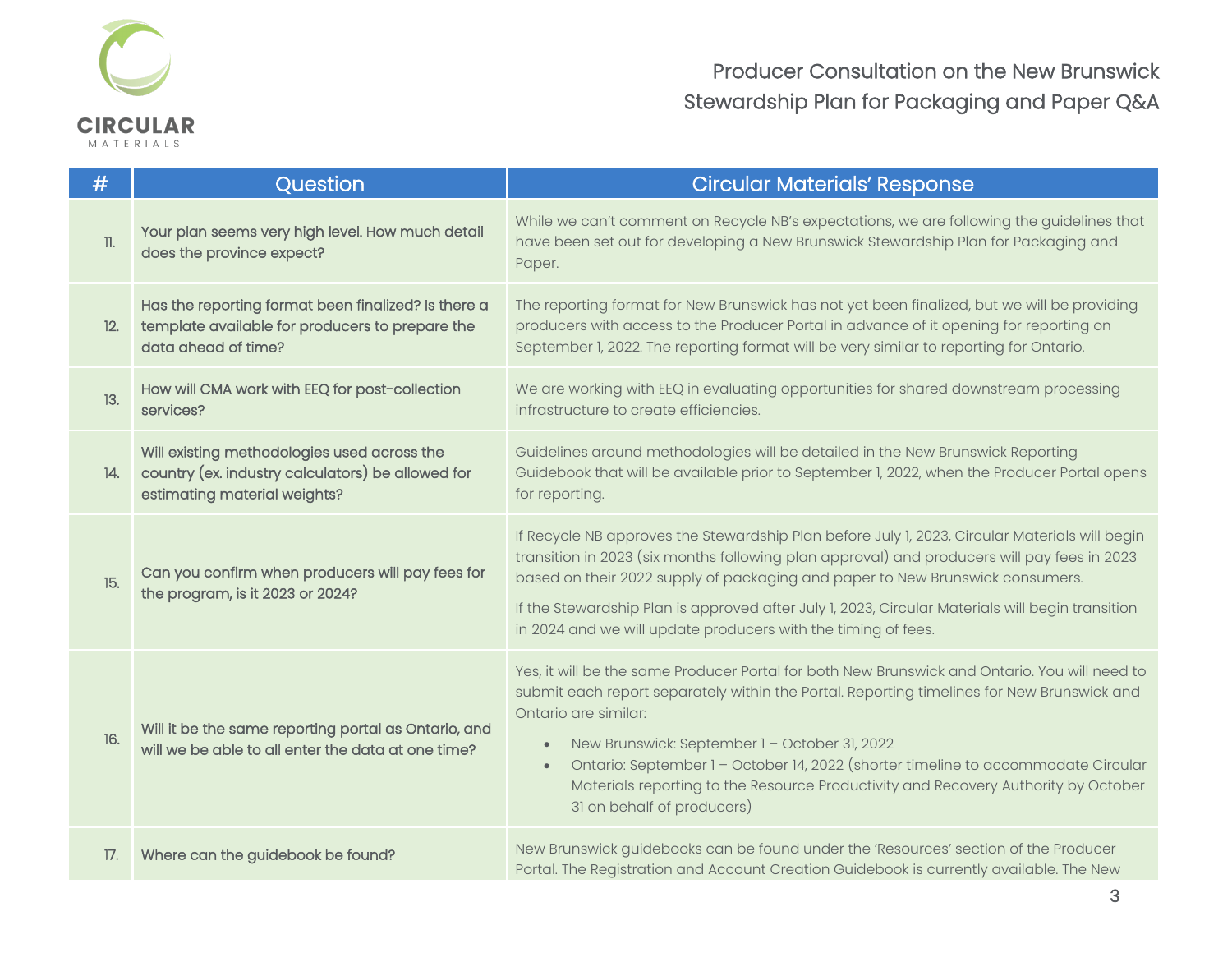

| #   | Question                                                                                                                | <b>Circular Materials' Response</b>                                                                                                                                                                                                                                                                                                                                                                                                                                                                                                        |
|-----|-------------------------------------------------------------------------------------------------------------------------|--------------------------------------------------------------------------------------------------------------------------------------------------------------------------------------------------------------------------------------------------------------------------------------------------------------------------------------------------------------------------------------------------------------------------------------------------------------------------------------------------------------------------------------------|
|     |                                                                                                                         | Brunswick Reporting Guidebook will be available prior to producer reporting starting<br>September 1, 2022.                                                                                                                                                                                                                                                                                                                                                                                                                                 |
| 18. | Are there any major differences in obligated<br>materials between here and other provinces?                             | We aligned the designated material list with Ontario as much as possible. There are two<br>differences between the provincial obligated materials lists:<br>There is no beverage-specific reporting in New Brunswick like there is in Ontario to<br>$\bullet$<br>reflect New Brunswick's deposit system, and<br>There are slight differences in packaging-like products set out in the respective<br>$\bullet$<br>provincial regulations.                                                                                                  |
| 19. | Will there be a way to ensure packaging is not paid<br>for twice? For example, by a producer and then by<br>a retailer? | We recommend reviewing the producer hierarchy. Retailers should only report their own<br>branded material or material for which the retailer is the importer when there is no brand<br>holder resident in Canada, including any packaging that is added to a product by a retailer<br>when it is supplied to a consumer (e.g., flyers, plastic bags, private label packaging, etc.).                                                                                                                                                       |
| 20. | If the program begins mid 2023, will the fees be<br>prorated for 2023?                                                  | 2023 fees will be reflective of the cost we would incur for the length of time the program is<br>in operation once the Stewardship Plan is approved by Recycle NB. For example, if the<br>program begins in July 2023, producer fees will be pro-rated to reflect this date. Our<br>expectation is that 2023 fees will be lower than those in 2024 when more of the supply<br>chain transitions to the new program.                                                                                                                        |
| 21. | Is it your sense that the province will accept the<br>transition timetable you have put forward?                        | We provided an early draft of our Stewardship Plan to Recycle NB for feedback and they did<br>not provide comments on our proposed transition timeline. Stakeholder views on the<br>proposed transition timetable may be a factor in Recycle NB's assessment.<br>We will be consulting and collecting feedback from New Brunswick municipalities, First<br>Nations communities and Regional Service Commissions (RSCs). This feedback will help us<br>finalize the proposed transition timeline that we submit to Recycle NB for approval. |
| 22. | Can you elaborate on the real time feedback to<br>producers on their packaging that was<br>mentioned?                   | Our objective is to periodically provide producers with information through the Producer<br>Portal on the quantity of materials collected and managed rather only through an annual<br>report.                                                                                                                                                                                                                                                                                                                                             |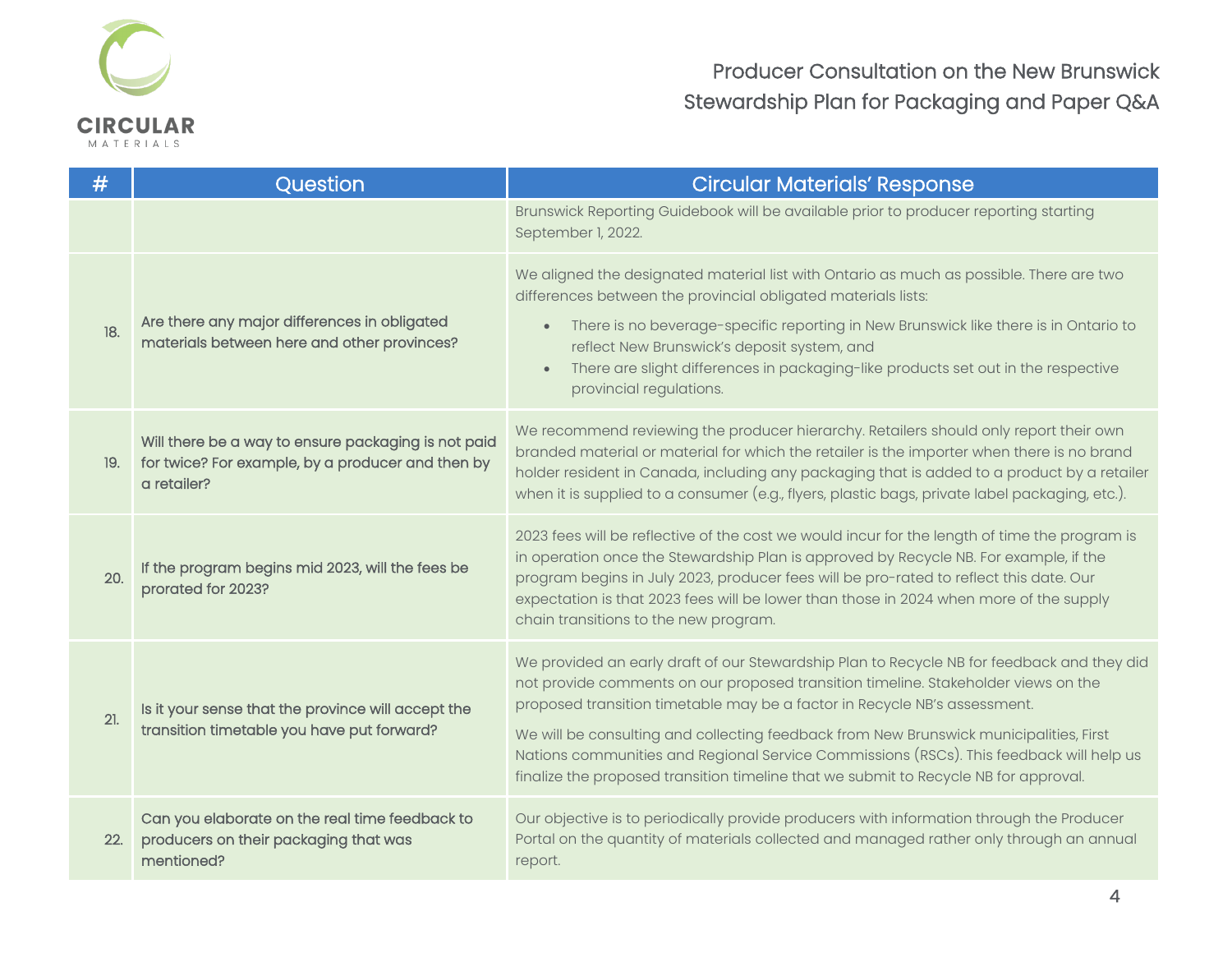

| #   | Question                                                                                                                                                                      | <b>Circular Materials' Response</b>                                                                                                                                                                                                                                                                                                                                                                                                                                                                                   |
|-----|-------------------------------------------------------------------------------------------------------------------------------------------------------------------------------|-----------------------------------------------------------------------------------------------------------------------------------------------------------------------------------------------------------------------------------------------------------------------------------------------------------------------------------------------------------------------------------------------------------------------------------------------------------------------------------------------------------------------|
| 23. | Could the province say transition all areas within<br>six months?                                                                                                             | Yes, Recycle NB could ask that we transition all RSCs within six months. We are proposing<br>that a phased transition approach occur in sequence by groups of RSCs followed by<br>sequence by type of service. This approach will be more manageable logistically and<br>ensure a seamless transition.                                                                                                                                                                                                                |
| 24. | Do you have any estimate of what total system<br>costs for the New Brunswick program might be?                                                                                | At this point we do not have a reliable estimate around system costs in New Brunswick.                                                                                                                                                                                                                                                                                                                                                                                                                                |
| 25. | Does that mean that different packaging could<br>have different rates?                                                                                                        | Yes, different materials typically carry different fee rates that reflect their characteristics,<br>costs for collection and processing and differing commodity values.                                                                                                                                                                                                                                                                                                                                               |
| 26. | Will producers get an opportunity to comment and<br>participate in the fee setting process?                                                                                   | We will be transparent in the approach being used for calculating producer fees. There will<br>be opportunity for producer input during development of the fee-setting methodology.                                                                                                                                                                                                                                                                                                                                   |
| 27. | Will the recovery performance be provided in<br>greater detail to producers? For example, the<br>recovery rate of PET rather than a recovery rate of<br><b>Rigid Plastic?</b> | We are evaluating ways to provide producers with information through the Producer Portal<br>on the quantity of materials managed.                                                                                                                                                                                                                                                                                                                                                                                     |
| 28. | We want to use recovery performance to help<br>inform our packaging design changes.                                                                                           | Thank you for your feedback. We will take this into consideration as we evaluate ways to<br>provide producers with information through the producer portal on the quantity of<br>materials managed.                                                                                                                                                                                                                                                                                                                   |
| 29. | Will fees be reduced because the same portal will<br>be used in multiple provinces?                                                                                           | Using the same Producer Portal for reporting in multiple provinces makes it easier for<br>producers to submit their provincial reports creating cost efficiencies for the producer.<br>Using the same Producer Portal, with customization for each province, also creates cost<br>efficiencies for the Portal. However, the cost of the Producer Portal reflected in producer fees<br>is very minimal compared to the costs of collecting and managing the designated<br>materials by contracting for a supply chain. |